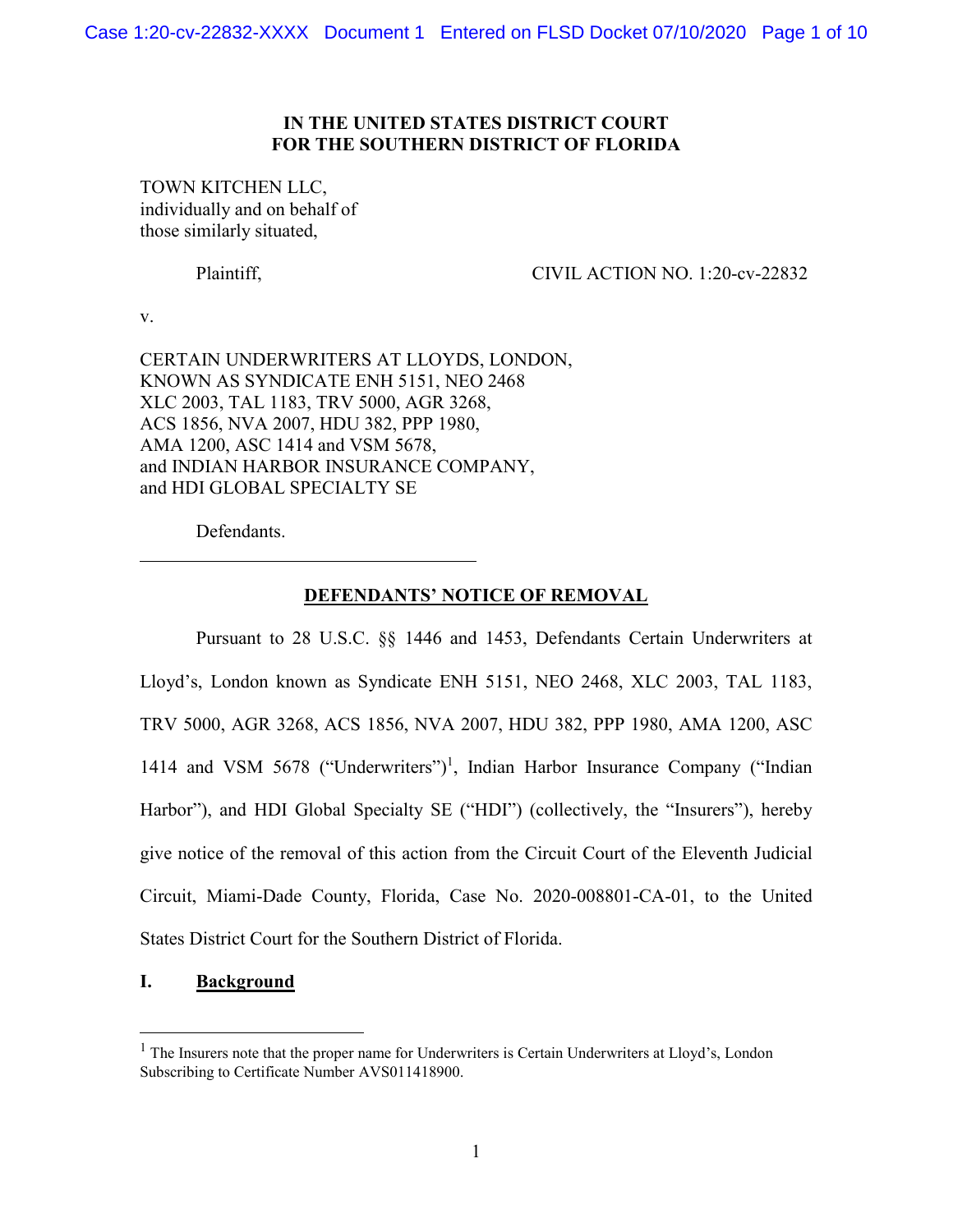1. On April 21, 2020, Town Kitchen, LLC ("Plaintiff") commenced a putative class action lawsuit styled *Town Kitchen, LLC, individually and behalf of those similarly situated vs. Certain Underwriters at Lloyd's, London known as Syndicate ENH 5151, NEO 2468, XLC 2003, TAL 1183, TRV 5000, AGR 3268, ACS 1856, NVA 2007, HDU 382, PPP 1980, AMA 1200, ASC 1414 and VSM 5678, Indian Harbor Insurance Company, and HDI Global Specialty SE.*, bearing Case No. Case No. 2020-008801-CA-01, in the Circuit Court of the Eleventh Judicial Circuit in and for Miami-Dade County, Florida, Civil Division (the "Circuit Court Action"). A true and correct copy of the Complaint as served upon the Insurers in the Circuit Court Action is attached hereto as Exhibit A and incorporated herein by reference.

2. This matter is removable pursuant to the Class Action Fairness Act of 2005 ("CAFA"). Pub. L. No. 109-2, 119 Stat. 4 (2005) (codified in scattered sections of 28 U.S.C., including Sections 1332 and 1453). As set forth below, this is a putative class action in which: (1) there are 100 or more members in Plaintiff's putative class; (2) at least some members of the putative class have a different citizenship than some defendants; and (3) the amount in controversy in the proposed claims of the putative class members exceeds the sum or value of \$5,000,000 in the aggregate. Thus, this Court has subject matter jurisdiction over this action pursuant to 28 U.S.C.  $\S$  1332(d)(2)(A).

## **II. Removal Is Proper Because This Court Has Jurisdiction Pursuant To 28 U.S.C. § 1332(d)**

3. Under CAFA, federal diversity jurisdiction over class actions exists where "any member of a class of plaintiffs is a citizen of a State different from any defendant" and in which the amount in controversy exceeds \$5,000,000, exclusive of interest and costs. 28 U.S.C.  $\S$   $\S$  1332(d)(2)(A) and (d)(6).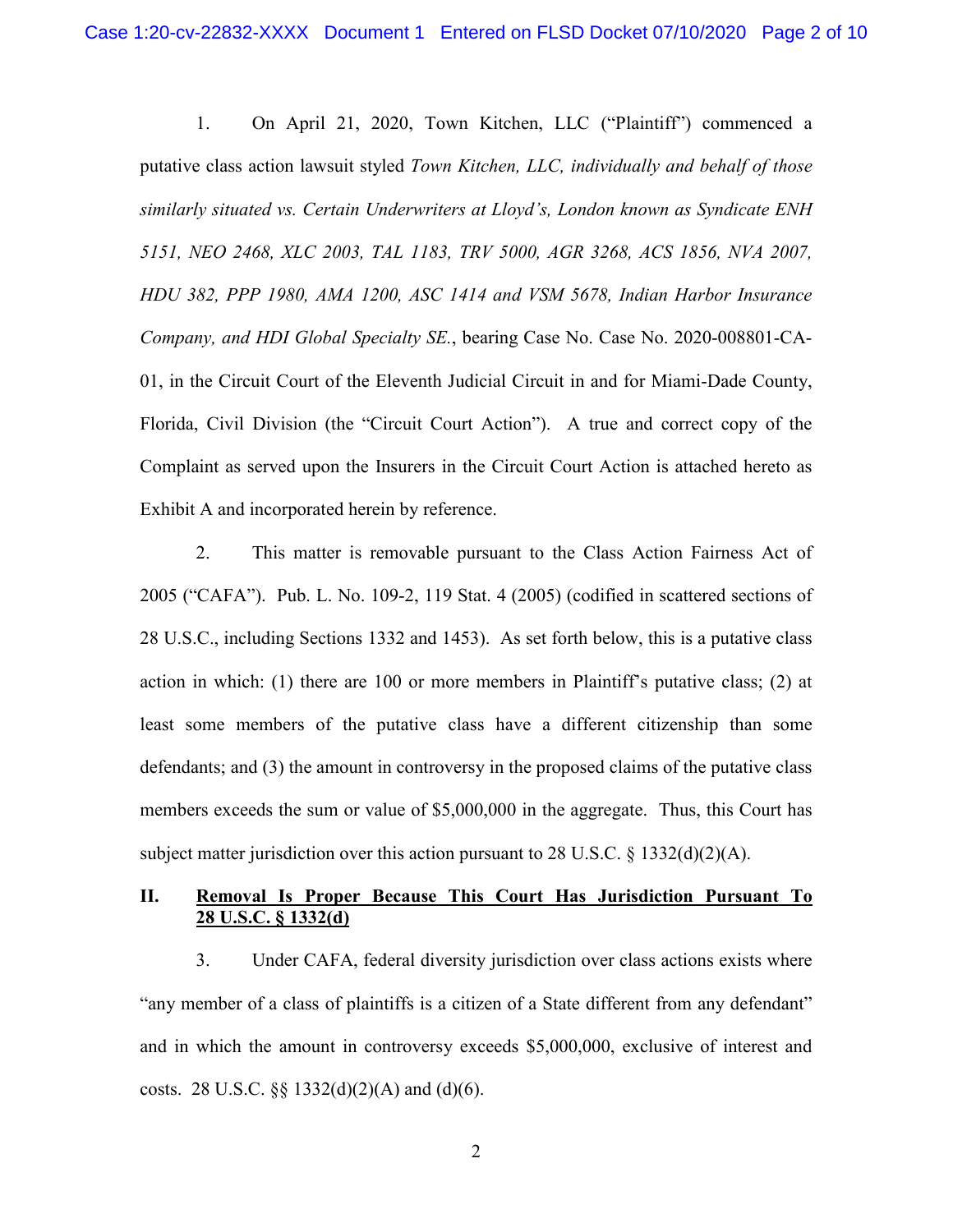4. The Insurers have a statutory right to have this action adjudicated in federal court based upon diversity jurisdiction under CAFA. Diversity of citizenship exists in this matter because Plaintiff and Defendant Indian Harbor are citizens of different states. (Compl. at  $\P$ [1, 3). In addition, Plaintiff and Defendant HDI are citizens of different states, as Defendant HDI is a foreign entity. (Compl. at  $\P$  1, 4). Finally, based upon the allegations in the Complaint, the amount in controversy exceeds \$5,000,000, exclusive of interest and costs. Accordingly, federal jurisdiction exists in this case under CAFA.

## **A. CAFA's Requirement of Minimal Diversity is Satisfied**

5. Plaintiff is a limited liability company with its principal place of business in Florida, and Plaintiff seeks to represent a class of entities that do business in Florida. (Compl. at ¶¶ 1, 19).

6. Indian Harbor has been at all times during the pendency of this action an insurance company organized and existing under the laws of the State of Delaware with its principal place of business in Stamford, Connecticut. (Compl. at ¶ 3). Thus, Indian Harbor is a citizen of Delaware and Connecticut for purposes of determining diversity. 28 U.S.C. § 1332(c)(1).

7. HDI has been at all times during the pendency of this action a foreign insurance company with its principal place of business in Hannover, Germany. (Compl. at ¶ 4). Thus, HDI is a foreign entity for purposes of determining diversity. 28 U.S.C. §  $1332(c)(1)$ .

8. Because the citizenship of at least one proposed class member and one of the Insurers is diverse, CAFA's minimal diversity requirement is satisfied.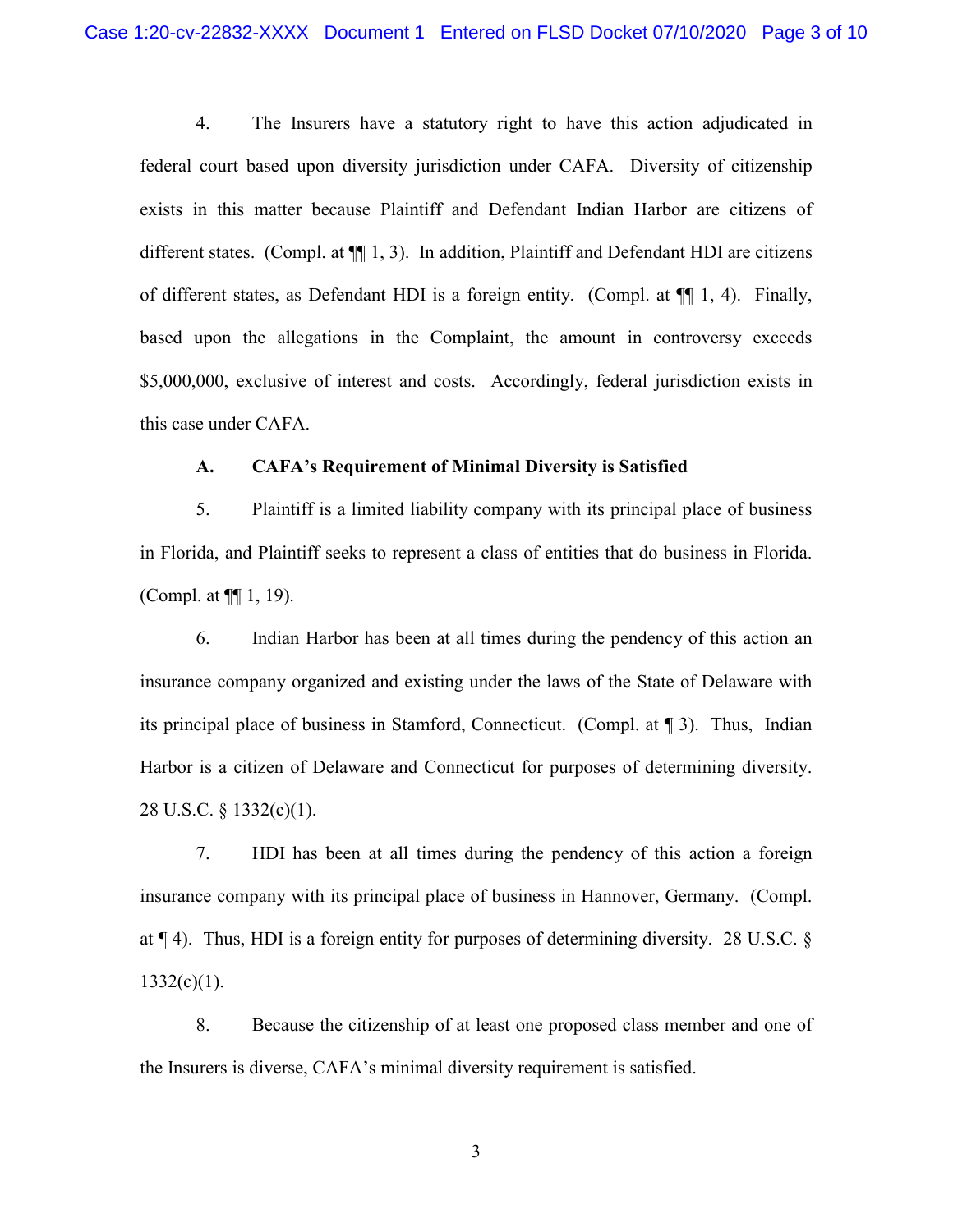## **B. CAFA's Amount In Controversy Requirement is Satisfied**

9. Plaintiff purports to bring this class action on behalf of "[a]ll entities that do business in Florida: (1) having commercial property insurance policies issued by [the Insurers] including business interruption and extra expense coverage that do not exclude coverage for pandemics; and (2) which have suffered losses due to measures put in place by civil authorities to stop the spread of COVID-19." (Compl. at ¶ 19).

10. Plaintiff (on behalf of itself and the putative class) seeks business interruption and extra expense coverage due to losses incurred by "measures put in place by civil authorities to stop the spread of COVID-19," and cites government orders issued in March and April 2020. (Compl. at  $\P$  19).<sup>2</sup>

11. Specifically, Plaintiff seeks "a Declaratory Judgment on whether the Governor's March 19, 2020 Civil Authority Order and the restrictions set forth therein is a covered loss under the policies issued by [the Insurers]." (Compl. at ¶ 29).

12. While Plaintiff's declaratory action ultimately asks the Court to find coverage under the commercial insurance policy issued by the Insurers, which included business interruption and extra expense coverage, Plaintiff claims an unspecified amount of damages.

13. CAFA provides that district courts shall have original jurisdiction over any putative class action "in which the matter in controversy exceeds the sum or value of

<span id="page-3-0"></span><sup>&</sup>lt;sup>2</sup> Plaintiff's class definition seeks to include "all entities that do business in Florida," thus, by virtue of Plaintiff's proposed class definition, Plaintiff presumably is referring to Florida Governor DeSantis's orders, which applied statewide. (Compl. at ¶ 13) (the Insurers note that Paragraphs 22(b) and 29 of the Complaint appear to use the incorrect date of the Governor's "Safer at Home" order). Although Plaintiff cites an order that Miami-Dade County Mayor Gimenez issued in March 2020, this order had no impact on putative class members outside of Miami-Dade County, and thus, the Insurers understand Plaintiff to reference Governor DeSantis's orders in its class definition.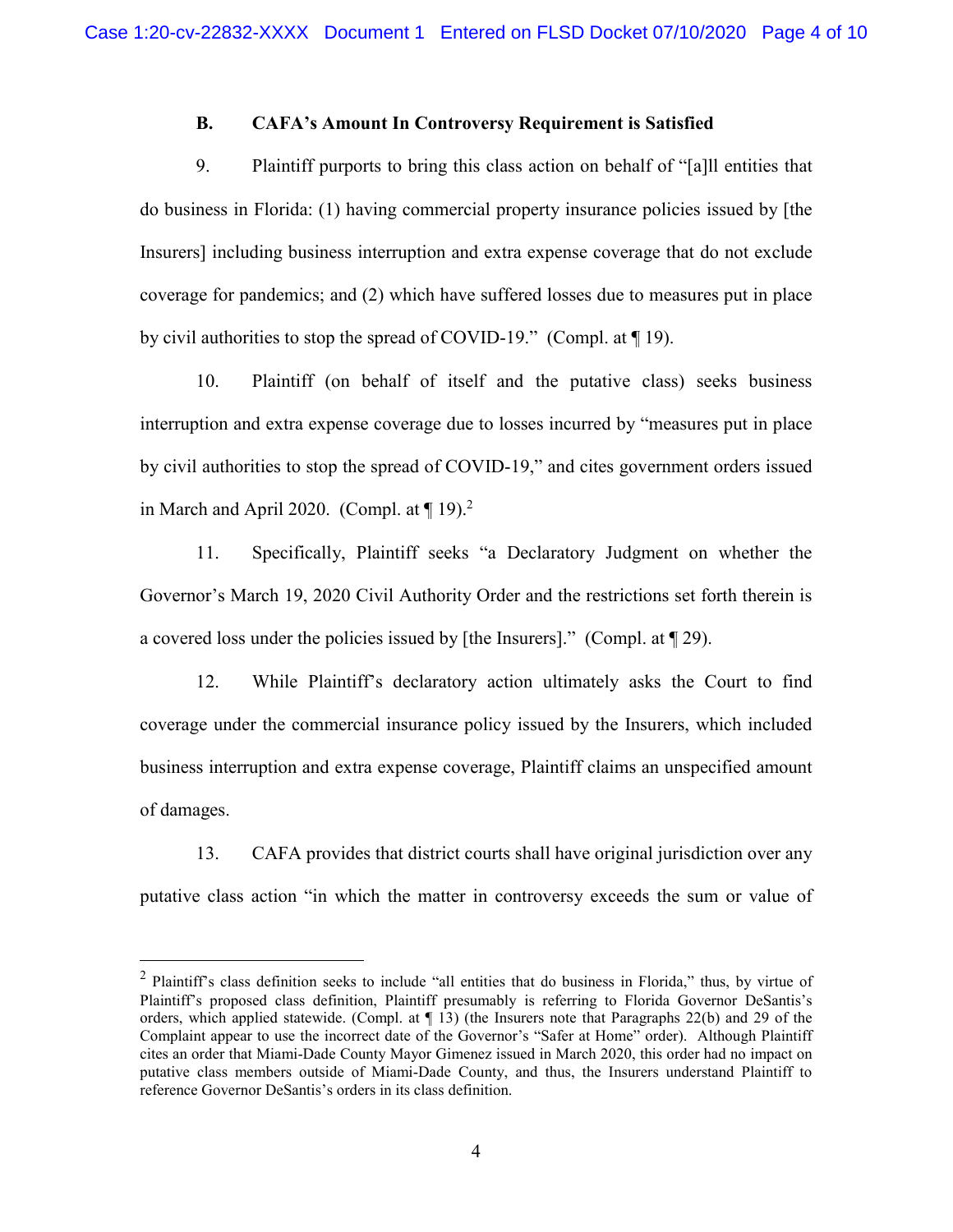\$5,000,000, exclusive of interest and costs . . . ." 28 U.S.C. § 1332(d)(2).

14. CAFA further provides that, in determining whether this \$5,000,000 amount is met in class actions, "the claims of the individual class members shall be aggregated . . . ." 28 U.S.C. § 1332(d)(6).

15. The Insurers deny that Plaintiff (and any of the putative class members) is entitled to any relief or that this matter is appropriate for class treatment. However, the Insurers have undertaken to quantify the potential damages at stake if Plaintiff certifies a class and prevails at trial on the claims it asserts.

16. The Insurers have determined that should Plaintiff's putative class be certified, and the Court finds a covered loss under the policies, the amount in controversy will well exceed the  $$5,000,000$  jurisdictional threshold.<sup>3</sup>

17. If Governor DeSantis's orders (along with local orders issued by municipalities) constitute a loss covered by the applicable insurance policy, as Plaintiff alleges, coverage would be provided under the "Civil Authority" provision, which provides for a maximum of three or four weeks of business interruption coverage, depending on the existence of a particular endorsement.

18. As such, the amount in controversy for the putative class would be three weeks of business interruption coverage under the relevant policies at issue.<sup>[4](#page-4-1)</sup> See

<span id="page-4-0"></span><sup>&</sup>lt;sup>3</sup> While the Insurers note that attorneys' fees and costs can be included in calculating the amount in controversy requirement under CAFA, the Insurers advise the Court that they are not taking fees and costs into consideration when calculating the amount in controversy. *Morgan v. Ace Am. Ins. Co.*, 3:16-CV-705- J-39MCR, 2017 WL 8362727, at \*6 (M.D. Fla. Sept. 15, 2017) (noting that attorneys' fees and costs can be included in the amount in controversy calculation under CAFA, but such figures cannot be speculative).

<span id="page-4-1"></span><sup>&</sup>lt;sup>4</sup> Although some policies at issue provide for three weeks of coverage and other policies provide for four weeks, the Insurers have chosen to assume that all of the policies had the more conservative three-week limitation to avoid improperly inflating the amount in controversy. Notably, Plaintiff's policy contains the endorsement and limits Plaintiff's business interruption damages to a period of three weeks. (Compl. at Ex. A, Form CP 00 30 10 12, pp. 43-53).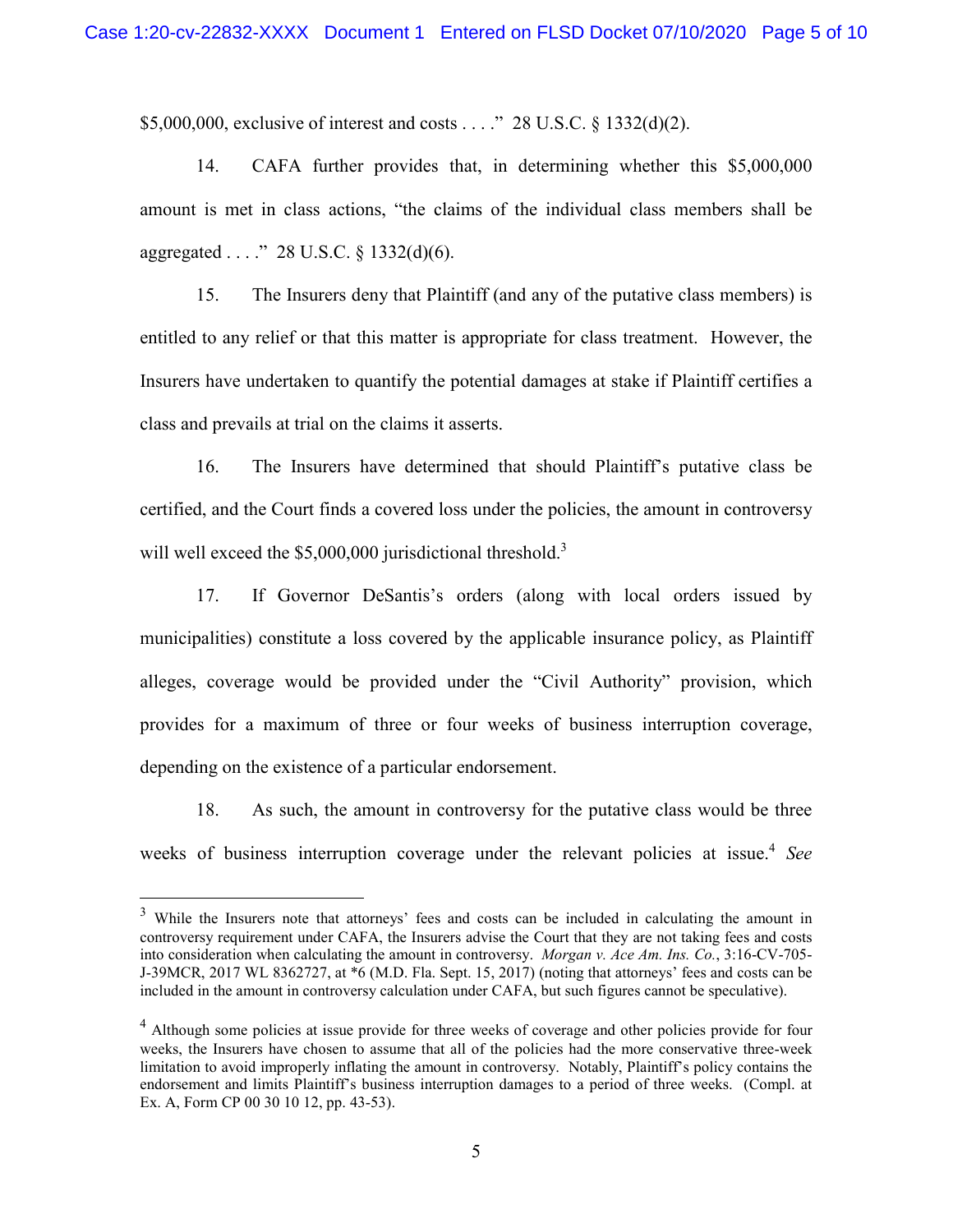*Anderson v. Wilco Life Ins. Co.*, 943 F.3d 917, 925 (11th Cir. 2019) ("This Court has held that '[f]or amount in controversy purposes, the value of injunctive or declaratory relief is the "value of the object of the litigation" measured from the plaintiff's perspective.' Stated another way, 'the value of the requested injunctive relief is the monetary value of the benefit that would flow to the plaintiff if the injunction were granted.'" (quoting *Morrison v. Allstate Indem. Co.*, 228 F.3d 1255, 1268 (11th Cir. 2000) (internal citations omitted))).

19. Based on the Insurers' calculations and understanding of Plaintiff's class definition, Plaintiff's putative class consists of approximately 2,927 separate insured locations within the state of Florida. Each of these 2,927 insured locations maintains business interruption coverage with policy limits of varying amounts. The aggregate of the business interruption policy limits for the putative class is approximately \$843,000,000. Here, the value of the relief ultimately requested by Plaintiff—the amount in controversy—is available business income coverage for each applicable policy at issue. *See id.* 

20. Each policy issued by the Insurers to Plaintiff and to the the putative class members is in effect and provides coverage for one year, or 52 weeks. As such, the calculation of the amount in controversy equals the available coverage during the maximum three–week period provided under the "Civil Authority" provision, which is  $3/52$  (or approximately  $1/17<sup>th</sup>$ ) of the total policy limits for business interruption coverage. Thus,  $1/17<sup>th</sup>$  of the \$843,000,000 representing the aggregate limit of all the policies equals \$49,000,000. Accordingly, the Insurers estimate that the aggregate business interruption coverage of \$49,000,000 is at issue for this three–week period,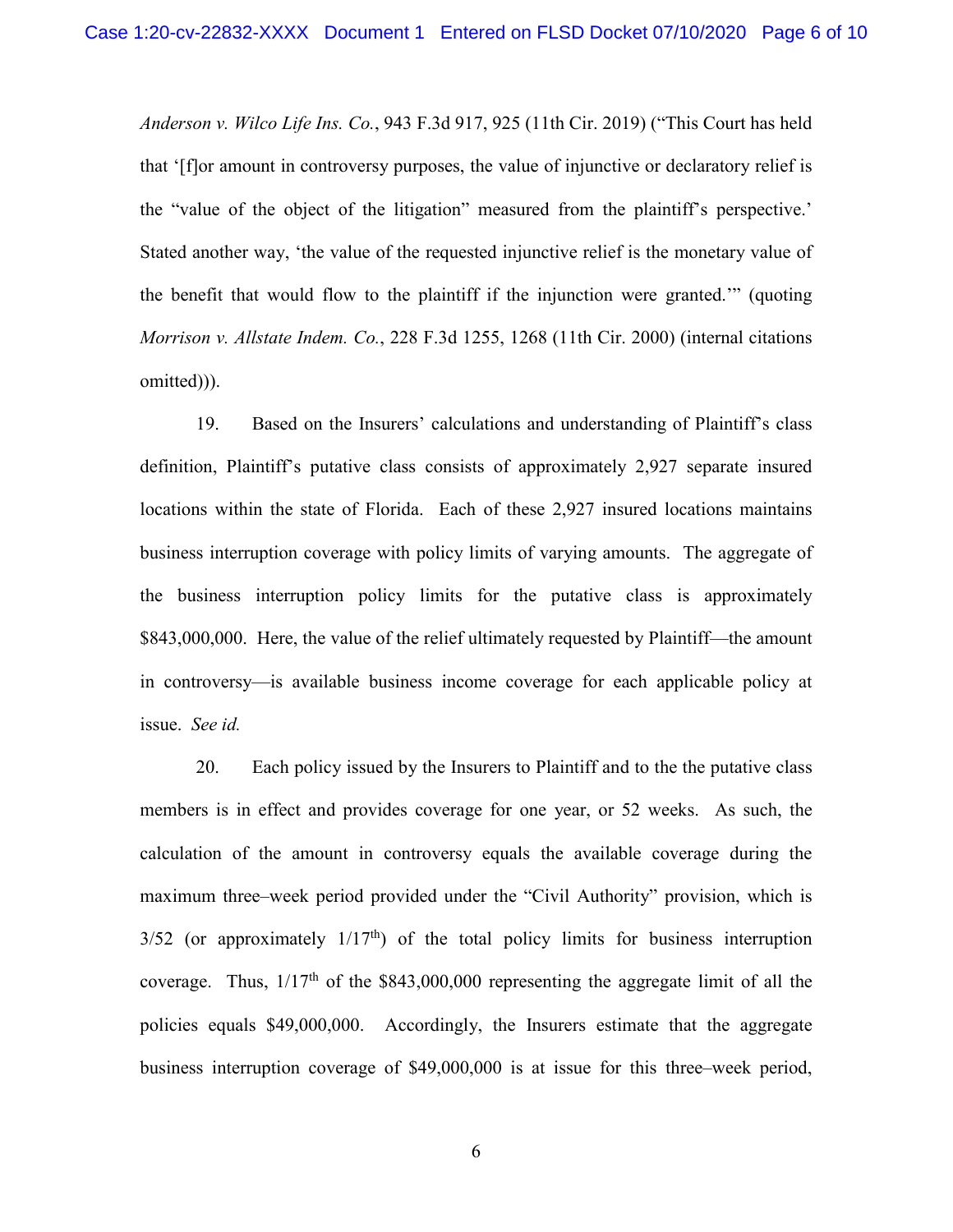which is almost ten times the \$5,000,000 CAFA threshold. *See S. Fla. Wellness v. Allstate Ins. Co.*, 745 F.3d 1312, 1317 (11th Cir. 2014) ("Estimating the amount in controversy is not nuclear science; it does not demand decimal-point precision. . . . The larger the calculated amount at stake, the easier it is to be confident that collection contingencies should not count for much").<sup>[5](#page-6-0)</sup>

21. Thus, the Insurers believe CAFA's amount–in–controversy requirement is satisfied.

## **III. Removal is Timely Pursuant to 28 U.S.C. §§ 1446 and 1453**

22. The Insured served the Insurers on different dates, as follows: Underwriters and HDI were served with the Complaint on June 11, 2020, and Indian Harbor was served with the Complaint on June 13, 2020.

23. Notwithstanding the "later-served defendant" rule, the Insurers' Notice of Removal is timely in that it is filed within thirty (30) days of Underwriters and HDI being served with Plaintiff's Complaint. 28 U.S.C. § 1446(b)(2)(B).

## **IV. The Insurers Have Satisfied All Other Requirements For Removal**

24. Venue is proper in this Court pursuant to 28 U.S.C. § 1441(a) because the United States District Court for the Southern District of Florida embraces the place where this action was pending.

25. Further, the Insurers have determined that approximately 2,927 insured locations (or policies) represent the putative class. The putative class, thus, consists of over 100 class members.

<span id="page-6-0"></span> $<sup>5</sup>$  Indeed, each of the 2,927 putative class locations need only seek \$1,710 in business interruption damages</sup> under their respective policy to meet CAFA's \$5,000,000 threshold.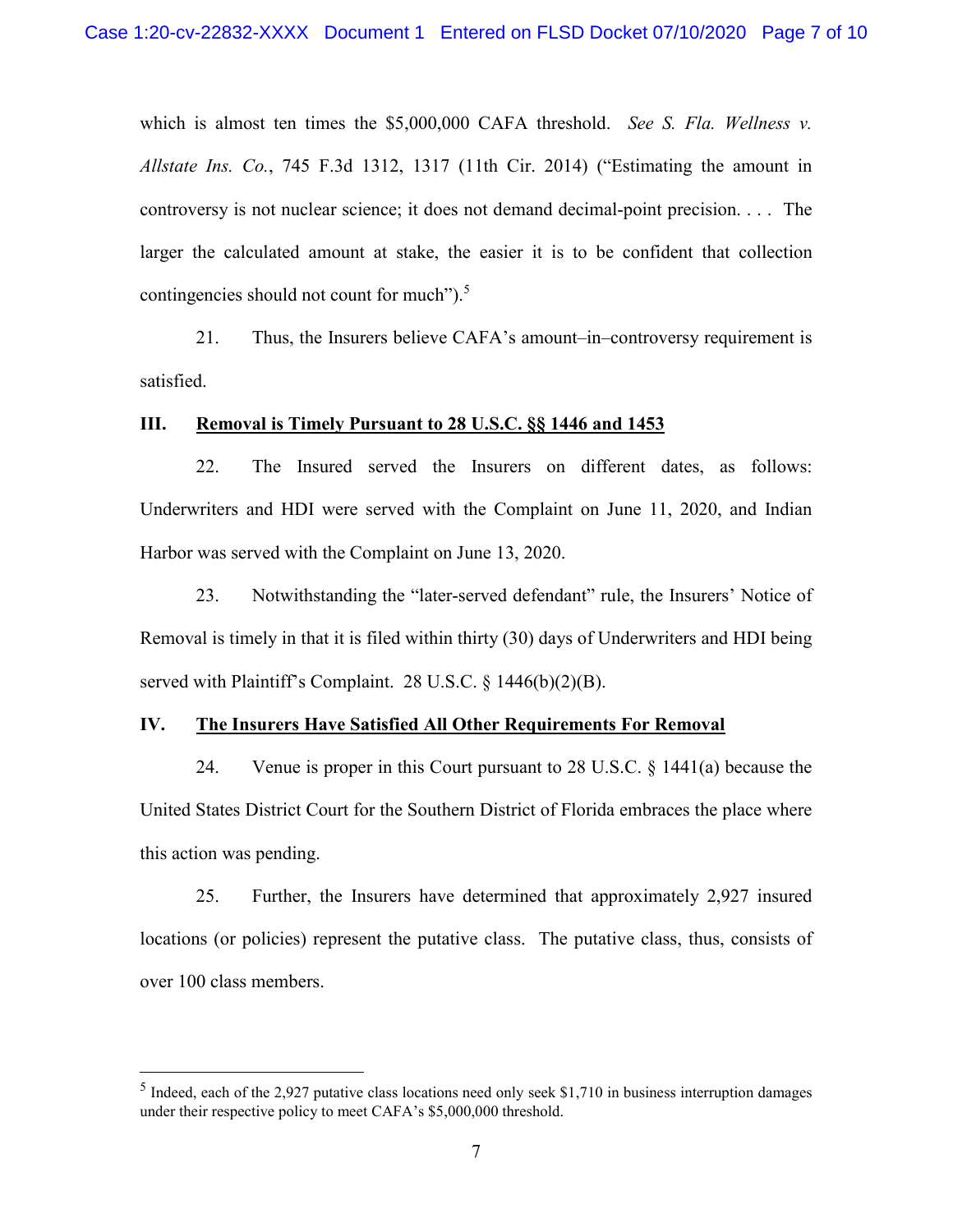26. Based on the above, CAFA's diversity and amount–in–controversy requirements have been satisfied and this Court has diversity jurisdiction over this action pursuant to 28 U.S.C. § 1332.

27. Pursuant to 28 U.S.C. § 1446(d), a copy of this Notice of Removal is being filed with the Clerk of the Circuit Court of the Eleventh Judicial Circuit in and for Miami-Dade County, Florida, as provided by law, and written notice is being sent to Plaintiff's counsel.

28. Pursuant to 28 U.S.C. § 1446(a), copies of all process, pleadings, and orders served upon the Insurers are attached to this Notice as Composite Exhibit B.

29. The Insurers in no way concede to any of the allegations set forth in the Complaint, which includes the parameters of Plaintiff's putative class or that this matter is appropriate for class treatment. Thus, all paragraphs and provisions contained herein are adversarial in nature, operate under all necessary assumptions and presumptions, and are set forth for the limited purpose of removing said matter to federal court.

30. If any question arises as to the propriety of this removal, the Insurers respectfully request the opportunity to present a brief and argument in support of their Notice of Removal.

**WHEREFORE**, the Insurers respectfully request that this action, now pending in the Eleventh Judicial Circuit in and for Miami-Dade County, Florida, be removed to the United States District Court for the Southern District of Florida.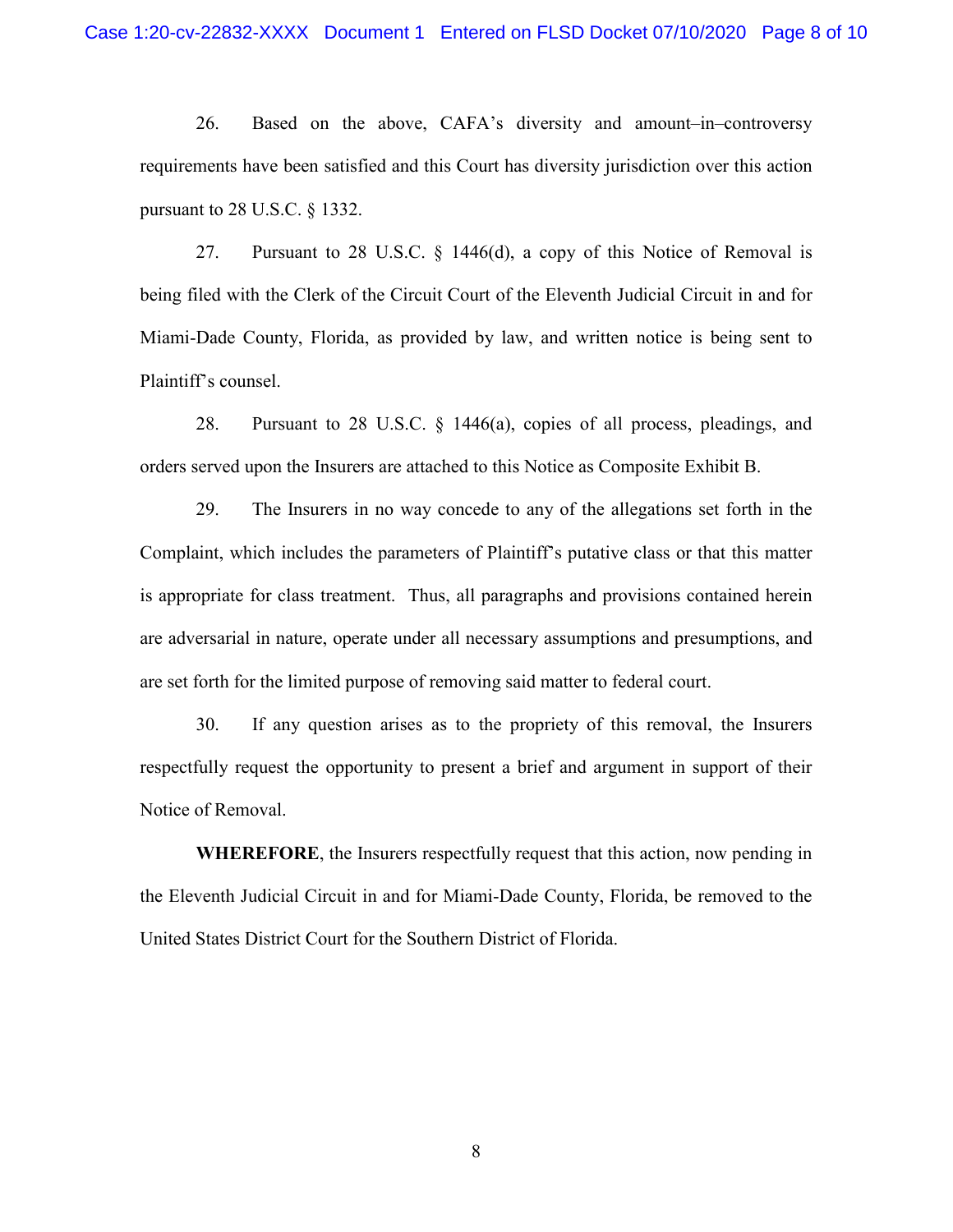Respectfully submitted this  $10<sup>th</sup>$  day of July 2020.

/s/ John D. Mullen John D. Mullen (FBN 32883) Sarah B. Van Schoyck (FBN 70979) Jason A. Pill (FBN 70284) 100 South Ashley Drive, Suite 2000 Tampa, Florida 33602-5311 813-472-7550 (telephone) 813-472-7570 (facsimile) [john.mullen@phelps.com](mailto:john.mullen@phelps.com) [sarah.vanschoyck@phelps.com](mailto:sarah.vanschoyck@phelps.com) [jason.pill@phelps.com](mailto:jason.pill@phelps.com)

*Counsel for Defendants Certain Underwriters at Lloyd's, London, Known as Syndicate ENH 5151, NEO 2468, XLC 2003, TAL 1183, TRV 5000, AGR 3268 ACS 1856, NVA 2007, HDU 382, PPP 1980, AMA 1200, ASC 1414 and VSM 5678, and Indian Harbor Insurance Company, and HDI Global Specialty SE*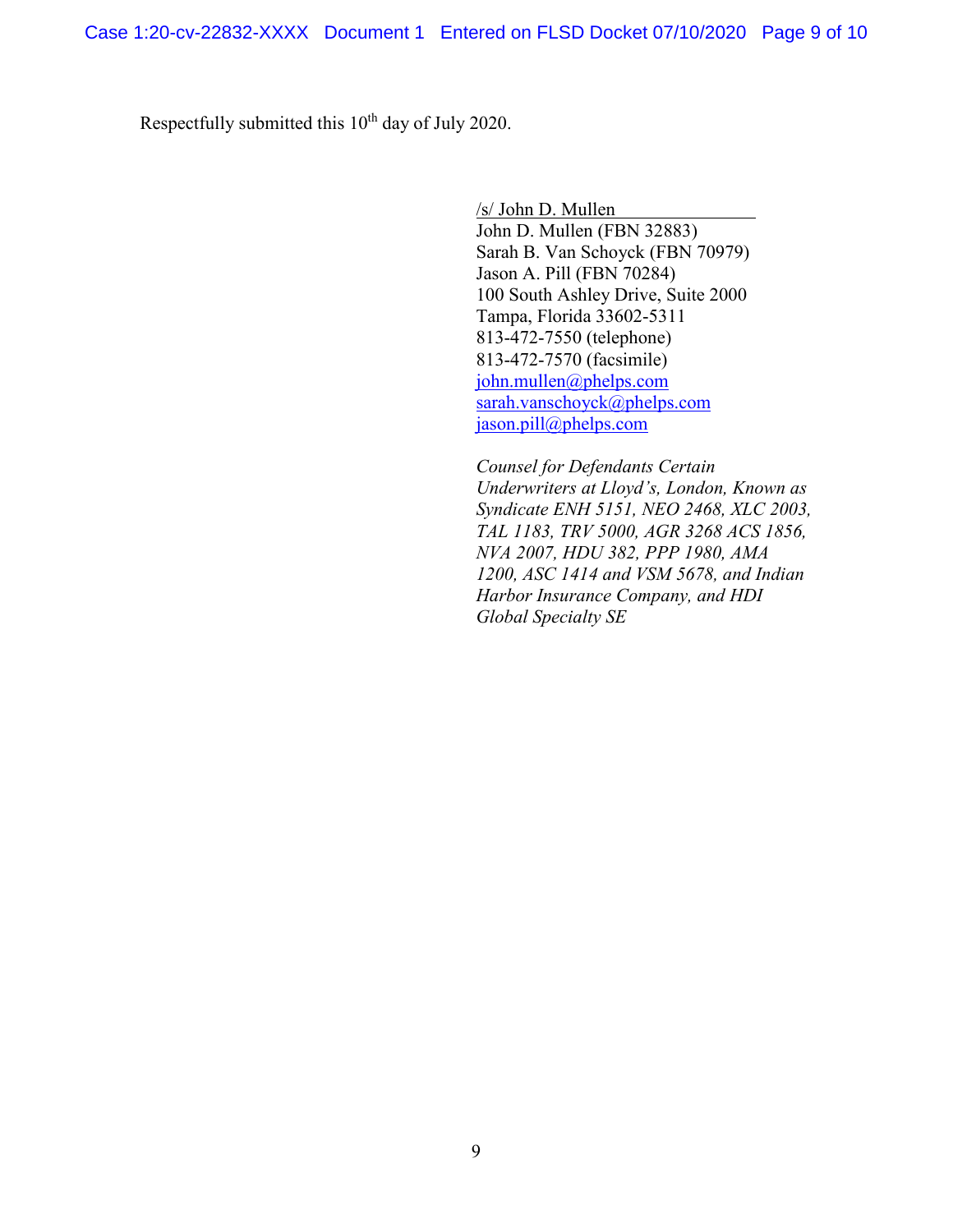Case 1:20-cv-22832-XXXX Document 1 Entered on FLSD Docket 07/10/2020 Page 10 of 10

# **CERTIFICATE OF SERVICE**

I hereby certify that on July 10, 2020, I electronically filed the foregoing document with the Clerk of the Court by using the CM/ECF system and served a true and correct copy via regular U.S. Mail to the following:

Michael E. Criden Kevin B. Love Lindsey C. Grossman CRIDEN & LOVE, P.A. 7301 SW 57TH Court Suite 515 South Miami, Florida 33143 [mcriden@cridenlove.com](mailto:mcriden@cridenlove.com) [klove@cridenlove.com](mailto:klove@cridenlove.com) [lgrossman@cridenlove.com](mailto:lgrossman@cridenlove.com)

> /s/ John D. Mullen Counsel for Defendants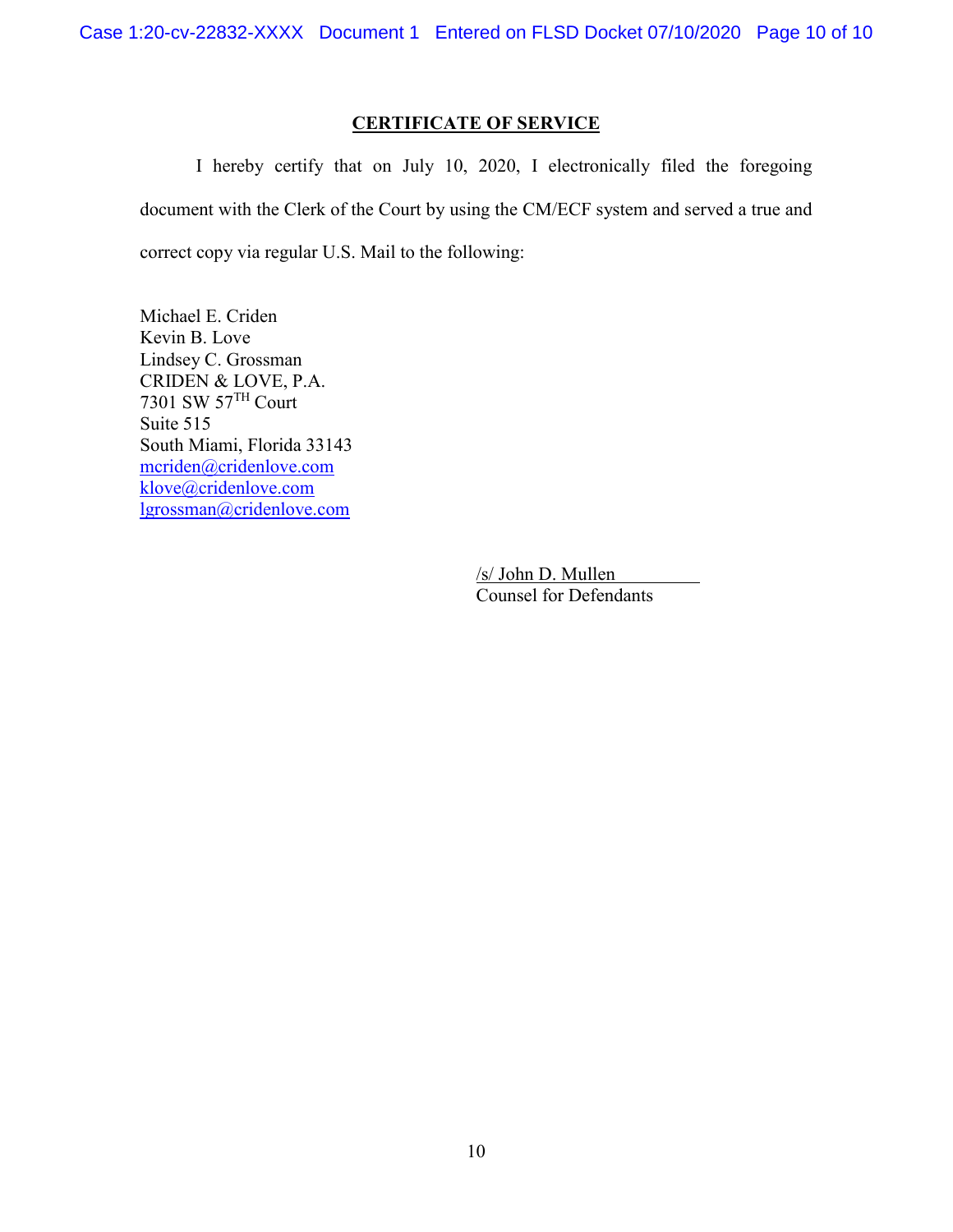# IS44 (Rev. **Case S. 20-cV & 22832-XXXX** Document VIII CENTER CSONTHISD Docket 07/10/2020 Page 1 of 1

The JS 44 civil cover sheet and the information contained herein neither replace nor supplement the filing and service of pleadings or other papers as required by law, except as provided by local rules of court. This form,

## **I.** (a) PLAINTIFFS Town Kitchen LLC, individually and on behalf DEFENDANTS

of those similarly situated

Certain Underwriters at Lloyds, London, Subscribing to Certificate Number AVS011418900, Indian Harbor Insurance Company and HDI Global Specialty SE

| County of Residence of First Listed Plaintiff Miami-Dade County<br>(b)<br>(EXCEPT IN U.S. PLAINTIFF CASES)                                                                                                                                                                                                                                                | County of Residence of First Listed Defendant<br>(IN U.S. PLAINTIFF CASES ONLY)<br>IN LAND CONDEMNATION CASES, USE THE LOCATION OF<br>NOTE:<br>THE TRACT OF LAND INVOLVED.                                                                                                                                     |
|-----------------------------------------------------------------------------------------------------------------------------------------------------------------------------------------------------------------------------------------------------------------------------------------------------------------------------------------------------------|----------------------------------------------------------------------------------------------------------------------------------------------------------------------------------------------------------------------------------------------------------------------------------------------------------------|
| Attorneys (Firm Name, Address, and Telephone Number)<br>(c)<br>Michael E. Criden, Esq., Kevin B. Love, Esq. and Lindsey C.<br>Grossman, Esq.; Criden & Love, P.A., 7301 SW 57th Court, Ste. 515,<br>(d) Check County Where Action Arose: <b>M</b> miami-dade I monroe I broward D palm beach I martin I st. lucie I indian river I okeechobee I highlands | Attorneys (If Known)<br>John D. Mullen, Esq., Sarah B. Van Schoyck, Esq. Jason A. Pill, Esq.; Phelps<br>Dunbar LLP, 100 S. Ashley Dr., Ste 2000, Tampa, FL 33602; ph. (813)<br>472-7550                                                                                                                        |
| II. BASIS OF JURISDICTION<br>(Place an "X" in One Box Only)<br>Federal Question<br>$\Box$ 3<br>П 1<br>U.S. Government<br>Plaintiff<br>(U.S. Government Not a Party)                                                                                                                                                                                       | <b>III. CITIZENSHIP OF PRINCIPAL PARTIES</b> (Place an "X" in One Box for Plaintiff)<br>(For Diversity Cases Only)<br>and One Box for Defendant)<br><b>PTF</b><br>DEF<br>DEF<br>PTF<br>Citizen of This State<br>Incorporated or Principal Place<br>$\mathbb{Z}$ 4<br>$\Box$<br>П.<br>of Buginess In This State |

| <b>II. BASIS OF JURISDICTION</b>                                                                                                   |                                                                                                      | (Place an "X" in One Box Only)                                                                                                                                                | <b>III. CITIZENSHIP OF PRINCIPAL PARTIES</b> (Place an "X" in One Box for Plaintiff)                                                                                                                      |                  |                                                                                                                                                                                                                                             |                                                                               |                                                                                                   |                         |                                  |
|------------------------------------------------------------------------------------------------------------------------------------|------------------------------------------------------------------------------------------------------|-------------------------------------------------------------------------------------------------------------------------------------------------------------------------------|-----------------------------------------------------------------------------------------------------------------------------------------------------------------------------------------------------------|------------------|---------------------------------------------------------------------------------------------------------------------------------------------------------------------------------------------------------------------------------------------|-------------------------------------------------------------------------------|---------------------------------------------------------------------------------------------------|-------------------------|----------------------------------|
|                                                                                                                                    |                                                                                                      |                                                                                                                                                                               | (For Diversity Cases Only)<br>and One Box for Defendant)                                                                                                                                                  |                  |                                                                                                                                                                                                                                             |                                                                               |                                                                                                   |                         |                                  |
| U.S. Government<br>$\Box$ 1<br>Plaintiff                                                                                           | $\square$<br>(U.S. Government Not a Party)                                                           | <b>Federal Question</b>                                                                                                                                                       | Citizen of This State                                                                                                                                                                                     | PTF<br>$\Box$ 1  | <b>DEF</b><br>$\Box$ <sup>1</sup>                                                                                                                                                                                                           | Incorporated or Principal Place<br>of Business In This State                  |                                                                                                   | PTF<br>$\sqrt{14}$      | DEF<br>$\Box$ <sup>4</sup>       |
| $\Box$ 2 U.S. Government<br>Defendant                                                                                              | Z 4                                                                                                  | Diversity<br>(Indicate Citizenship of Parties in Item III)                                                                                                                    |                                                                                                                                                                                                           | $\Box$ 2         | $\Box$ 2                                                                                                                                                                                                                                    | Incorporated and Principal Place<br>of Business In Another State              |                                                                                                   | $\Box$ 5                | $\sqrt{2}$ 5                     |
|                                                                                                                                    |                                                                                                      |                                                                                                                                                                               | Citizen or Subject of a<br>Foreign Country                                                                                                                                                                | $\Box$ 3         | $\Box$ 3                                                                                                                                                                                                                                    | Foreign Nation                                                                |                                                                                                   | □ 6                     | $\Box$ 6                         |
| <b>IV. NATURE OF SUIT</b> (Place an "X" in One Box Only)                                                                           |                                                                                                      | Click here for: Nature of Suit Code Descriptions                                                                                                                              |                                                                                                                                                                                                           |                  |                                                                                                                                                                                                                                             |                                                                               |                                                                                                   |                         |                                  |
| <b>CONTRACT</b>                                                                                                                    |                                                                                                      | <b>TORTS</b>                                                                                                                                                                  | <b>FORFEITURE/PENALTY</b>                                                                                                                                                                                 |                  |                                                                                                                                                                                                                                             | <b>BANKRUPTCY</b>                                                             |                                                                                                   | <b>OTHER STATUTES</b>   |                                  |
| $\angle 110$ Insurance<br>$\Box$ 120 Marine<br>$\Box$ 130 Miller Act<br>$\Box$ 140 Negotiable Instrument                           | <b>PERSONAL INJURY</b><br>$\Box$ 310 Airplane<br>$\Box$ 315 Airplane Product<br>Liability            | PERSONAL INJURY<br>$\Box$ 365 Personal Injury -<br>Product Liability<br>$\Box$ 367 Health Care/                                                                               | $\Box$ 625 Drug Related Seizure<br>of Property 21 USC 881<br>$\Box$ 690 Other                                                                                                                             |                  | $\Box$ 423 Withdrawal                                                                                                                                                                                                                       | $\Box$ 422 Appeal 28 USC 158<br>28 USC 157                                    | 375 False Claims Act<br>$\Box$ 376 Qui Tam (31 USC<br>3729(a)<br>$\Box$ 400 State Reapportionment |                         |                                  |
| $\Box$ 150 Recovery of Overpayment<br>& Enforcement of Judgment<br>151 Medicare Act                                                | $\Box$ 320 Assault, Libel &<br>Slander<br>$\Box$ 330 Federal Employers'                              | Pharmaceutical<br>Personal Injury<br><b>Product Liability</b>                                                                                                                 |                                                                                                                                                                                                           |                  | $\Box$ 820 Copyrights<br>$\Box$ 830 Patent                                                                                                                                                                                                  | <b>PROPERTY RIGHTS</b>                                                        | $\Box$ 410 Antitrust<br>$\Box$ 430 Banks and Banking<br>$\Box$ 450 Commerce                       |                         |                                  |
| □ 152 Recovery of Defaulted<br><b>Student Loans</b>                                                                                | Liability<br>$\Box$ 340 Marine                                                                       | $\Box$ 368 Asbestos Personal<br><b>Injury Product</b>                                                                                                                         |                                                                                                                                                                                                           |                  | □ 840 Trademark                                                                                                                                                                                                                             | $\frac{835 \text{ Patent} - \text{Abbreviated}}{\text{New Drug Application}}$ | $\Box$ 460 Deportation<br>470 Racketeer Influenced and                                            |                         |                                  |
| (Excl. Veterans)<br>$\Box$ 153 Recovery of Overpayment<br>of Veteran's Benefits                                                    | $\Box$ 345 Marine Product<br>Liability<br>350 Motor Vehicle                                          | Liability<br>370 Other Fraud                                                                                                                                                  | <b>LABOR</b><br>PERSONAL PROPERTY □ 710 Fair Labor Standards<br>Act                                                                                                                                       |                  | $\Box$ 861 HIA (1395ff)                                                                                                                                                                                                                     | <b>SOCIAL SECURITY</b><br>$\Box$ 862 Black Lung (923)                         | 480 Consumer Credit<br>□<br>490 Cable/Sat TV                                                      | Corrupt Organizations   |                                  |
| $\Box$ 160 Stockholders' Suits<br>190 Other Contract                                                                               | 355 Motor Vehicle<br>Product Liability                                                               | $\Box$ 371 Truth in Lending<br>380 Other Personal                                                                                                                             | $\Box$ 720 Labor/Mgmt. Relations<br>740 Railway Labor Act                                                                                                                                                 |                  | $\Box$ 863 DIWC/DIWW (405(g))<br>$\Box$ 850 Securities/Commodities/<br>$\Box$ 864 SSID Title XVI<br>Exchange<br>$\Box$ 865 RSI (405(g))<br>890 Other Statutory Actions<br>891 Agricultural Acts<br>□<br>$\Box$<br>893 Environmental Matters |                                                                               |                                                                                                   |                         |                                  |
| □ 195 Contract Product Liability<br>$\Box$ 196 Franchise                                                                           | $\Box$ 360 Other Personal<br>Injury<br>$\Box$ 362 Personal Injury -                                  | Property Damage<br>385 Property Damage<br>Product Liability                                                                                                                   | $\Box$ 751 Family and Medical<br>Leave Act<br>$\Box$ 790 Other Labor Litigation                                                                                                                           |                  |                                                                                                                                                                                                                                             |                                                                               |                                                                                                   |                         |                                  |
|                                                                                                                                    | Med. Malpractice                                                                                     |                                                                                                                                                                               | $\Box$ 791 Empl. Ret. Inc.                                                                                                                                                                                |                  |                                                                                                                                                                                                                                             |                                                                               | $\Box$ 895 Freedom of Information                                                                 |                         |                                  |
| <b>REAL PROPERTY</b><br>$\Box$ 210 Land Condemnation<br>□<br>220 Foreclosure                                                       | <b>CIVIL RIGHTS</b><br>$\Box$ 440 Other Civil Rights<br>$\Box$ 441 Voting                            | <b>PRISONER PETITIONS</b><br><b>Habeas Corpus:</b><br>463 Alien Detainee<br>ப<br>510 Motions to Vacate<br>$\Box$                                                              | Security Act                                                                                                                                                                                              |                  |                                                                                                                                                                                                                                             | <b>FEDERAL TAX SUITS</b><br>$\Box$ 870 Taxes (U.S. Plaintiff<br>or Defendant) | Act<br>$\Box$ 896 Arbitration<br>□ 899 Administrative Procedure                                   |                         |                                  |
| 230 Rent Lease & Ejectment<br>$\Box$<br>240 Torts to Land<br>□                                                                     | $\Box$ 442 Employment<br>$\square$ 443 Housing/<br>Accommodations                                    | Sentence<br>Other:                                                                                                                                                            |                                                                                                                                                                                                           |                  |                                                                                                                                                                                                                                             | $\square_{\text{USC}}^{871}$ IRS—Third Party 26                               | <b>Agency Decision</b>                                                                            | Act/Review or Appeal of |                                  |
| 245 Tort Product Liability<br>□                                                                                                    | $\Box$ 445 Amer. w/Disabilities -                                                                    | $\Box$ 530 General                                                                                                                                                            | <b>IMMIGRATION</b>                                                                                                                                                                                        |                  |                                                                                                                                                                                                                                             |                                                                               | □<br><b>Statutes</b>                                                                              |                         | 950 Constitutionality of State   |
| $\Box$ 290 All Other Real Property                                                                                                 | Employment<br>$\Box$ 446 Amer. w/Disabilities -<br>Other<br>$\Box$ 448 Education                     | $\Box$ 535 Death Penalty<br>□<br>540 Mandamus & Other<br>□<br>550 Civil Rights<br>П<br>555 Prison Condition<br>560 Civil Detainee -<br>Conditions of<br>$\Box$<br>Confinement | $\Box$ 462 Naturalization Application<br>$\Box$ 465 Other Immigration<br>Actions                                                                                                                          |                  |                                                                                                                                                                                                                                             |                                                                               |                                                                                                   |                         |                                  |
| V. ORIGIN<br>$\mathbb{Z}^2$ Removed<br>1 Original<br>П<br>from State<br>Proceeding<br>Court                                        | (Place an "X" in One Box Only)<br>$\Box$ 3 Re-filed<br>$\overline{4}$<br>$\Box$<br>(See VI<br>below) | 5<br>Reinstated<br>$\Box$<br>or<br>(specify)<br>Reopened                                                                                                                      | $\Box$<br>6 Multidistrict<br>Transferred from<br>another district<br>Litigation<br>Transfer                                                                                                               |                  | 7<br>Appeal to<br>Judgment                                                                                                                                                                                                                  | 8<br>District Judge<br>from Magistrate                                        | Multidistrict $\Box$ 9<br>Litigation<br>Direct<br>File                                            |                         | Remanded from<br>Appellate Court |
| VI. RELATED/<br><b>RE-FILED CASE(S)</b>                                                                                            | (See instructions): a) Re-filed Case                                                                 | <b>JUDGE:</b>                                                                                                                                                                 | $T0YES \n\blacksquare NO$                                                                                                                                                                                 | b) Related Cases |                                                                                                                                                                                                                                             | $DYES \n\blacksquare NO$<br><b>DOCKET NUMBER:</b>                             |                                                                                                   |                         |                                  |
| VII. CAUSE OF ACTION CAFA 28 USC §§1332, 1453 - Brief Description: Declaratory action for business interruption insurance coverage | LENGTH OF TRIAL via                                                                                  |                                                                                                                                                                               | Cite the U.S. Civil Statute under which you are filing and Write a Brief Statement of Cause (Do not cite jurisdictional statutes unless diversity):<br>days estimated (for both sides to try entire case) |                  |                                                                                                                                                                                                                                             |                                                                               |                                                                                                   |                         |                                  |
| VIII. REQUESTED IN<br><b>COMPLAINT:</b>                                                                                            |                                                                                                      | CHECK IF THIS IS A CLASS ACTION UNDER F.R.C.P. 23                                                                                                                             | <b>DEMAND \$</b>                                                                                                                                                                                          |                  |                                                                                                                                                                                                                                             | CHECK YES only if demanded in complaint:                                      |                                                                                                   |                         |                                  |
|                                                                                                                                    |                                                                                                      |                                                                                                                                                                               |                                                                                                                                                                                                           |                  |                                                                                                                                                                                                                                             | <b>JURY DEMAND:</b>                                                           | $\Box$ Yes                                                                                        | $\blacksquare$ No       |                                  |
| ABOVE INFORMATION IS TRUE & CORRECT TO THE BEST OF MY KNOWLEDGE<br>DATE<br>July 10, 2020                                           |                                                                                                      |                                                                                                                                                                               | SIGNATURE OF ATTORNEY OF RECORD                                                                                                                                                                           |                  |                                                                                                                                                                                                                                             |                                                                               |                                                                                                   |                         |                                  |
|                                                                                                                                    |                                                                                                      | /s/ John D. Mullen                                                                                                                                                            |                                                                                                                                                                                                           |                  |                                                                                                                                                                                                                                             |                                                                               |                                                                                                   |                         |                                  |
| FOR OFFICE USE ONLY<br><b>RECEIPT#</b>                                                                                             | <b>AMOUNT</b>                                                                                        | <b>JUDGE</b><br>IFP                                                                                                                                                           |                                                                                                                                                                                                           |                  | MAG JUDGE                                                                                                                                                                                                                                   |                                                                               |                                                                                                   |                         |                                  |

Save As... Print Reset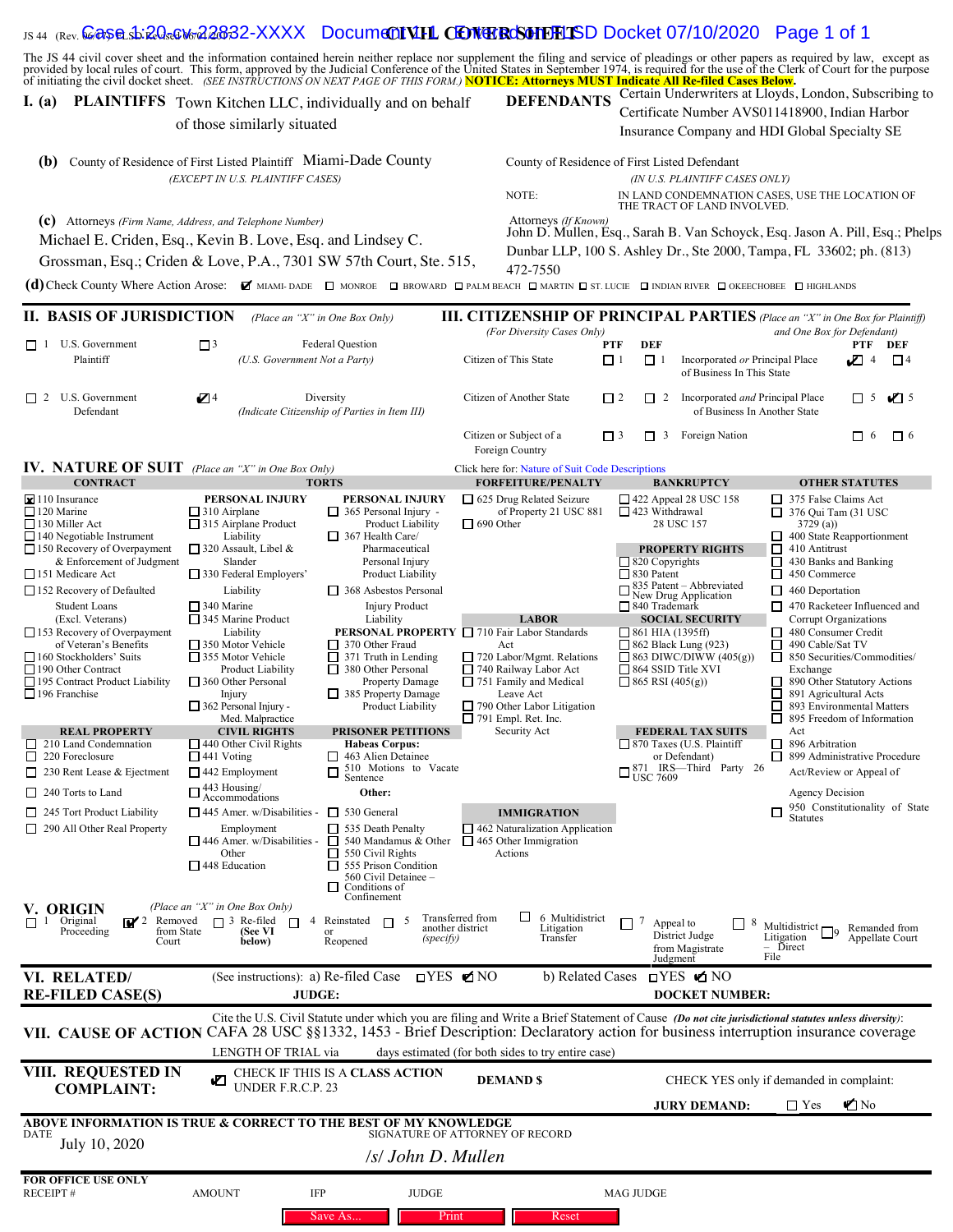Case 1:20-cv-22832-XXXX Document 1-2 Entered on FLSD Docket 07/10/2020 Page 1 of 128

# Exhibit A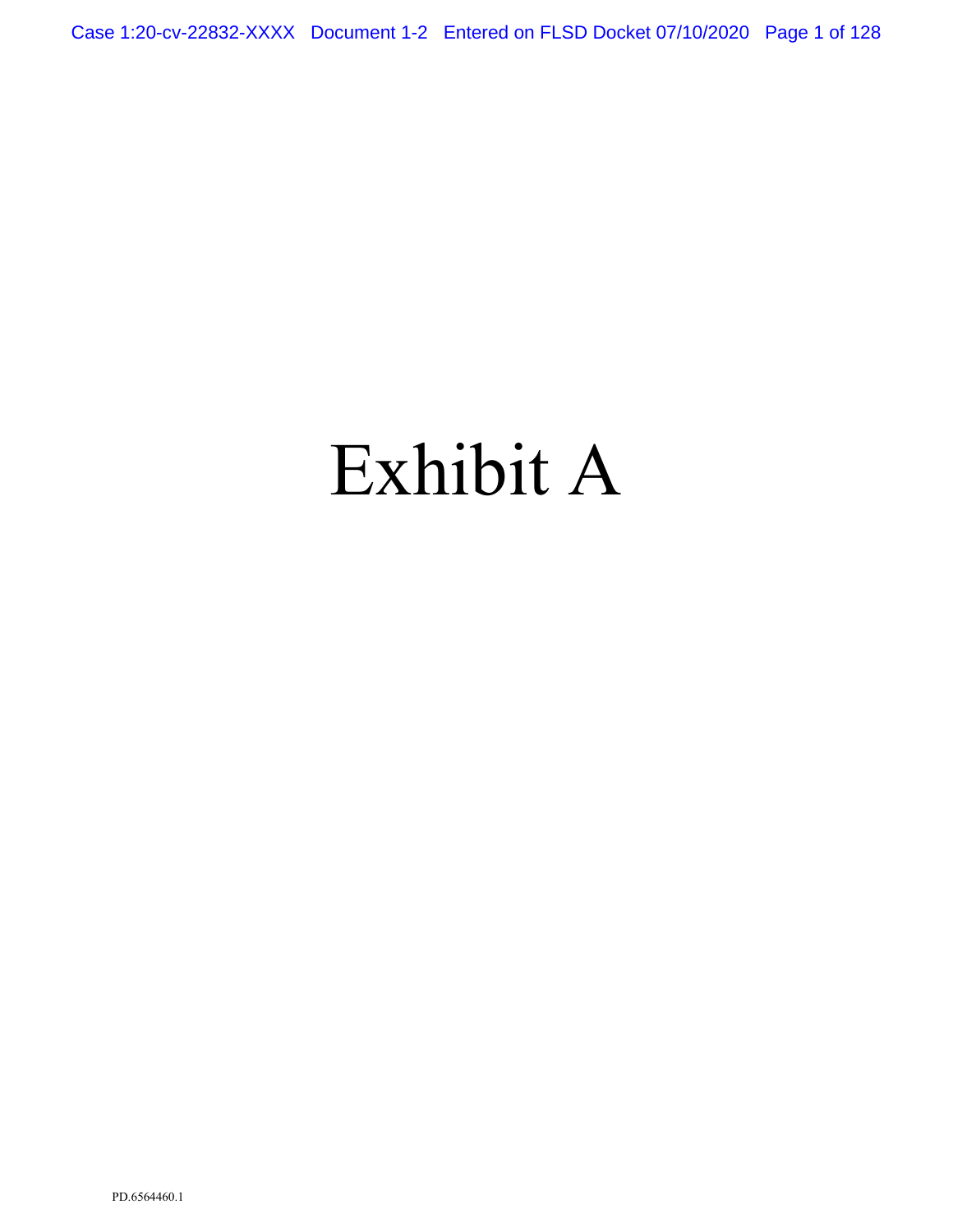# IN THE CIRCUIT COURT OF THE ELEVENTH JUDICIAL CIRCUIT IN AND FOR MIAMI-DADE COUNTY, FLORIDA

TOWN KITCHEN, LLC, individually and on behalf of others similarly situated, Case No.

Plaintiff,

CLASS REPRESENTATION

v.

CERTAIN UNDERWRITERS AT LLOYD'S, LONDON KNOWN AS SYNDICATE ENH 5151, NEO 2468, XLC 2003, TAL 1183, TRV 5000, AGR 3268, ACS 1856, NVA 2007, HDU 382, PPP 1980, AMA 1200 ASC 1414 and VSM 5678, INDIAN HARBOR INSURANCE COMPANY, and HDI GLOBAL SPECIALTY SE,

Defendants.

 $\overline{\phantom{a}}$ 

**CLASS ACTION COMPLAINT**

Plaintiff, Town Kitchen, LLC ("Town" or "Plaintiff") on behalf of itself and all others similarly situated, bring this action against Certain Underwriters at Lloyds, London known as Syndicate ENH 5151, NEO 2468, XLC 2003, TAL 1183, TRV 5000, AGR 3268, ACS 1856, NVA 2007, HDU 382 , PPP 1980, AMA 1200 ASC 1414 and VSM 5678, Indian Harbor Insurance Company and HDI Global Specialty SE (altogether, "Defendants") for a declaratory judgment of rights and obligations under the commercial property insurance policies issued by Defendants. Plaintiff alleges as follows, based on personal knowledge, and upon information and belief as to all other matters: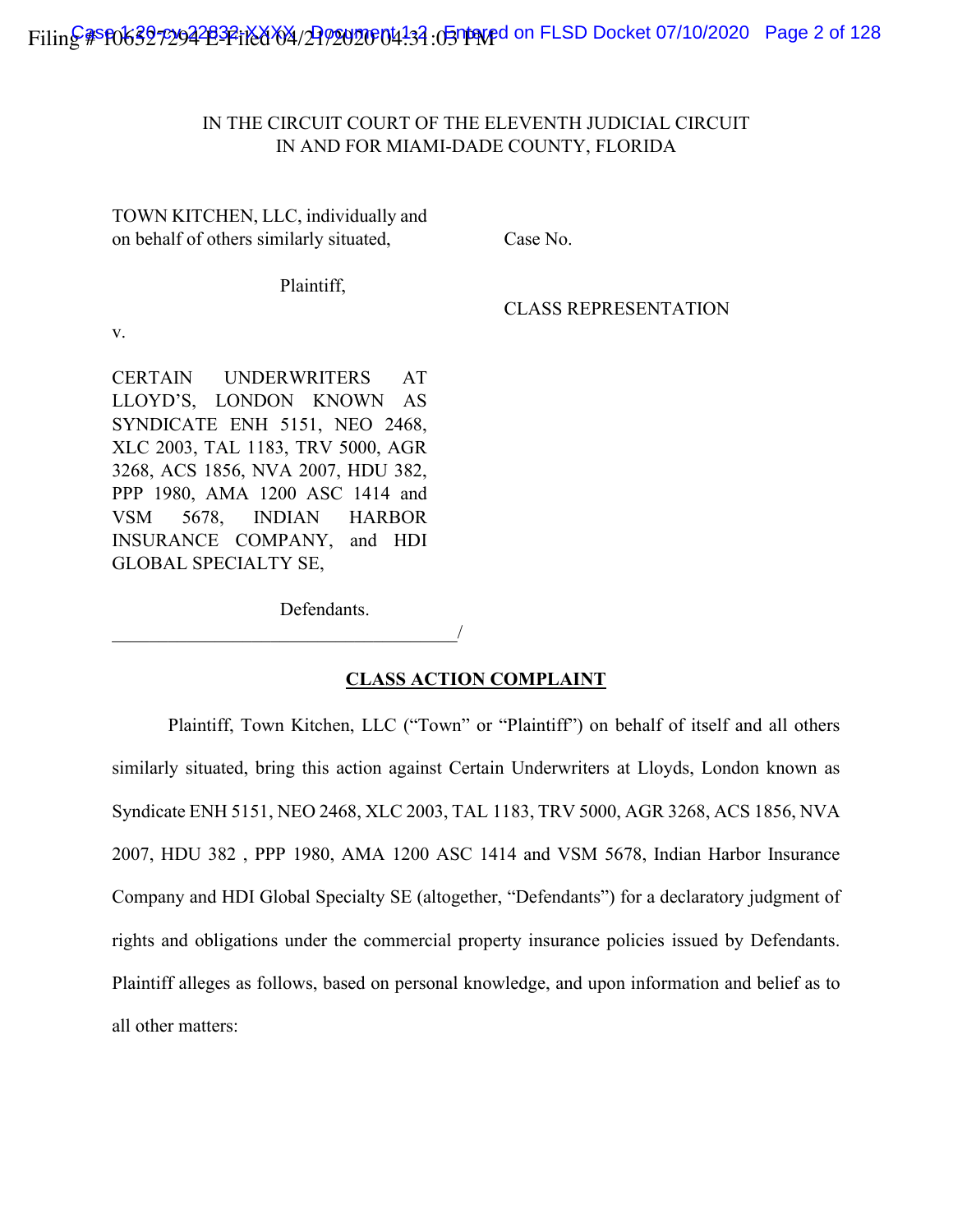### **I. PARTIES, JURISDICTION, AND VENUE**

1. Plaintiff Town is a Florida limited liability company with its principal place of business at 7301 SW 57<sup>th</sup> Court, Suite 100, South Miami, Florida 33143. Defendants issued a commercial property insurance policy to Town, bearing Policy Number AVS011418900 and effective from April 10, 2019 to April 10, 2020 (the "Policy"), attached hereto as Exhibit "A."

2. Defendant Certain Underwriters at Lloyd's, London (hereinafter "Lloyds") subscribing to Policy Number AVS011418900 are certain syndicates in the business of issuing policies of insurance, with their principal place of business in London, England. Upon information and belief, the liabilities under Policy Number AVS011418900 are shared among a syndicate of underwriters identified only by a pseudonym and respective allocation of liability: ENH 5151(26%), NEO 2468 (4%), XLC 2003 (3.69%), TAL 1183 (1.28%), TRV 5000 (.37%), AGR 3268 (.74%), ACS 1856 (1.28%), NVA 2007 (1%), HDU 382 (3.38%), PPP 1980 (3.38%), XLC 2003 (8.5%), TRV 5000 (1.68%), AMA 1200 (3.38%), ACS 1856 (1.74%), ASC 1414 (2.52%), VSM 5678 (3.38%).

3. Defendant Indian Harbor Insurance Company ("Indian Harbor") is a Delaware insurance company with its principal place of business in Stamford, Connecticut. Indian Harbor shares 15% liability under Policy Number AVS011418900.

4. Defendant HDI Global Specialty SE ("HDI") is a foreign insurance company with its principal place of business in Hannover, Germany. HDI shares 18.68% liability under Policy Number AVS011418900.

5. Personal jurisdiction exists over Defendants under Fla. Stat. § 48.193(1)(a)(4) as Defendants contracted to insure Plaintiff's property located in South Miami, Florida.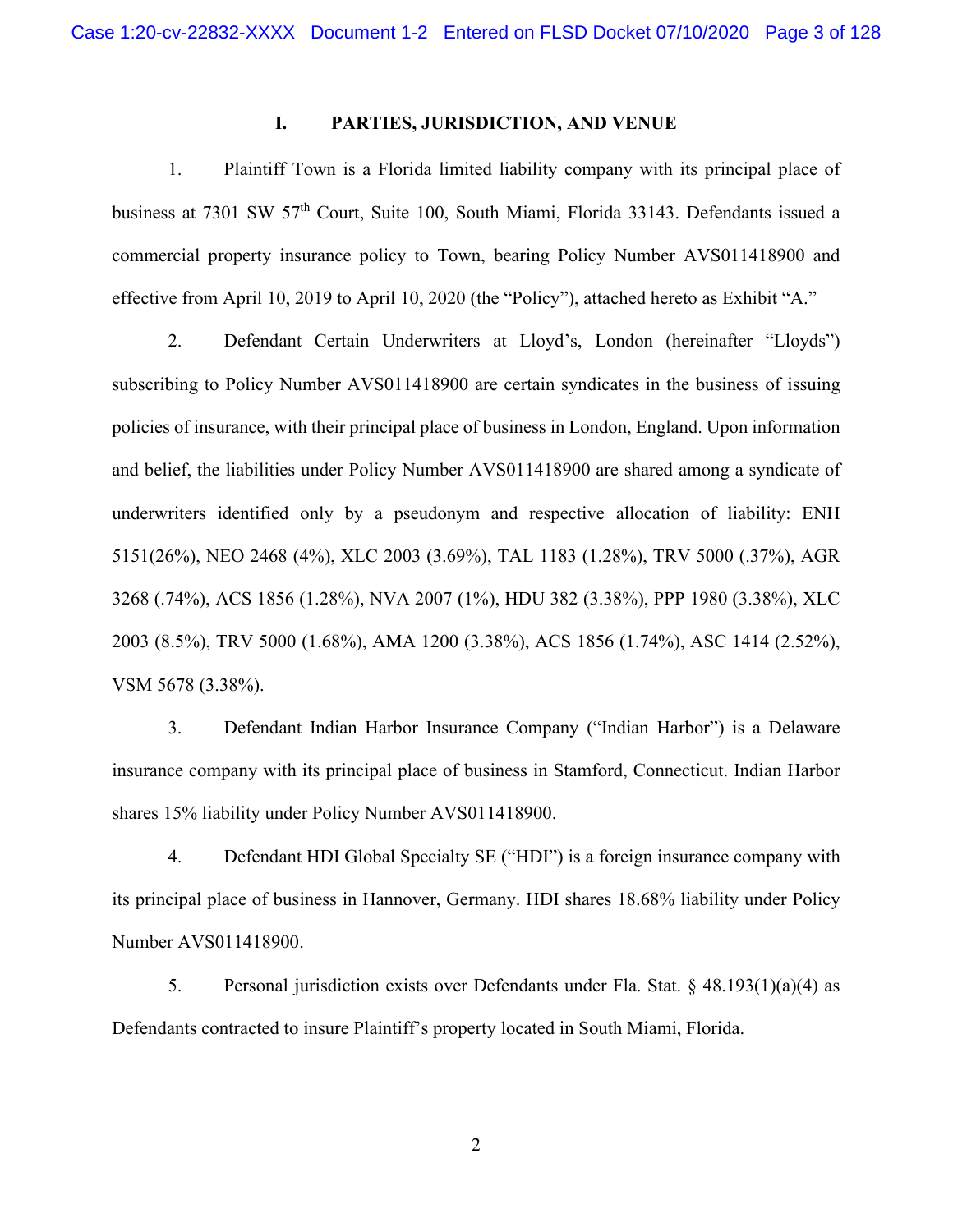6. This Court has subject matter jurisdiction over this action pursuant to Fla. Stat. § 86.011.

7. Venue is properly fixed in Miami-Dade County, Florida, as Plaintiff's cause of action accrued in Miami-Dade County and the insured property is located in Miami-Dade County.

## **II. GENERAL ALLEGATIONS**

8. Defendants issue commercial property insurance policies providing coverage for losses including, but not limited to, business income losses (also referred to as "business interruption") and extra expenses incurred in connection with business income losses. In exchange, insureds pay insurance policy premiums. The insurance policies provide additional coverage for the loss of business income and extra expenses sustained due to civil authority actions that prohibit access to a business's premises. Upon information and belief, the Business Income (and Extra Expense) Coverage Form is a standard form used by Defendants and prepared by Insurance Services Office, Inc. ("ISO"), a company that drafts standard policy language for use in insurance contracts. ISO also drafted an endorsement excluding coverage for loss or damage caused by a virus and/or bacteria, and while other insurers have incorporated that language in their policies, Defendants chose not to include such an exclusion in their policies.

9. In or around December 2019, the first case of COVID-19 or the novel Coronavirus was reported. According to the World Health Organization, COVID-19 is "an infectious disease caused by a newly discovered coronavirus."[1](#page-14-0) COVID-19 can be transmitted from person to person, but can also be acquired after touching contaminated objects. In fact, scientists found that COVID-19 was detectable on plastic and stainless steel up for up to two to three days.<sup>[2](#page-14-1)</sup>

<span id="page-14-0"></span><sup>&</sup>lt;sup>1</sup> https://www.who.int/health-topics/coronavirus#tab=tab 1.

<span id="page-14-1"></span><sup>2</sup> [https://www.nih.gov/news-events/news-releases/new-coronavirus-stable-hours-surfaces.](https://www.nih.gov/news-events/news-releases/new-coronavirus-stable-hours-surfaces)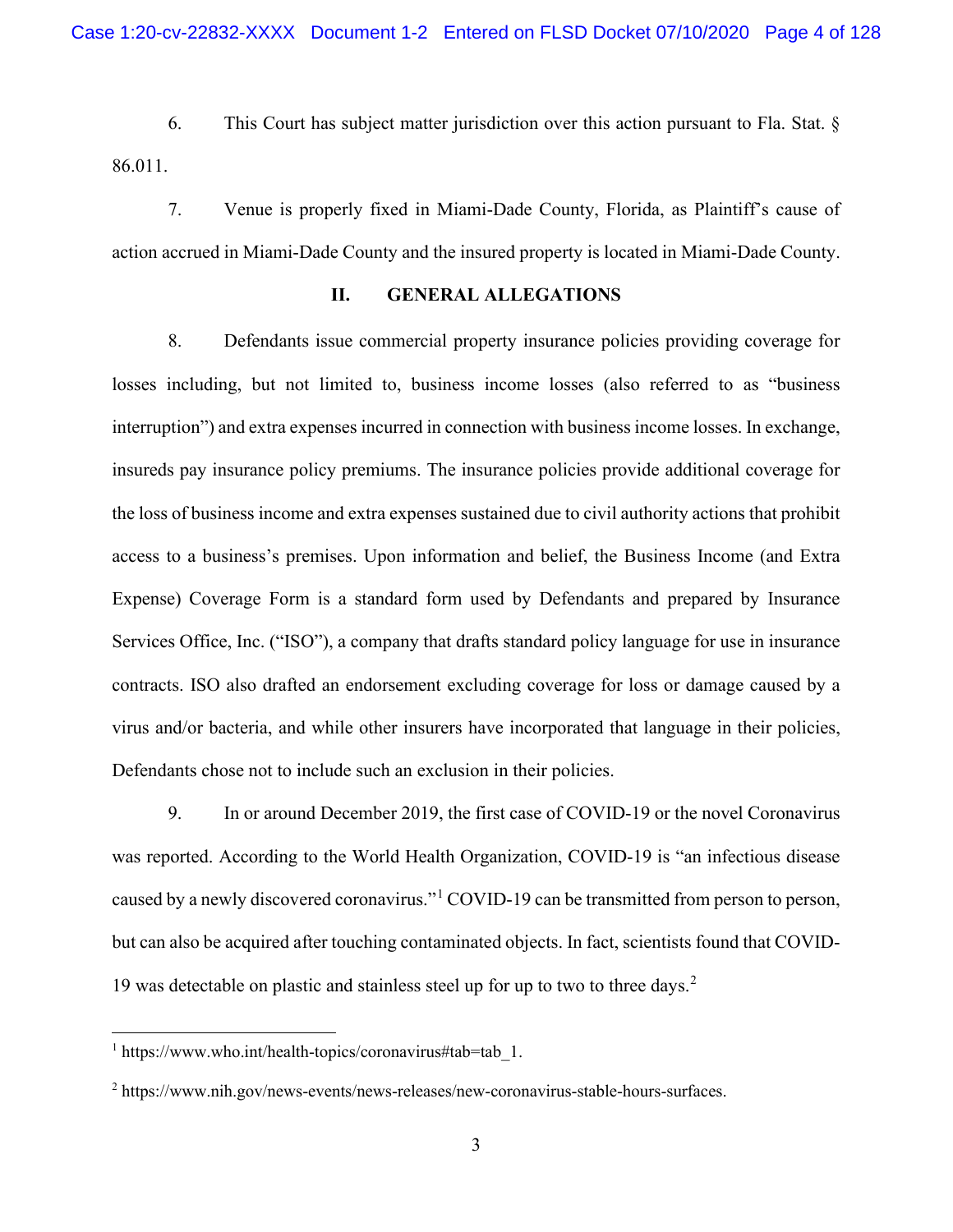10. Over the last few months, COVID-19 has spread into a global pandemic.[3](#page-15-0) In response to the pandemic, on March 9, 2020, the Governor of Florida Ronald DeSantis declared a State of Emergency in Florida related to COVID-19. A few days later, Miami-Dade County Mayor Carlos Gimenez declared a State of Emergency for Miami-Dade County.

11. On March 16, 2020, President Donald J. Trump and the Center for Disease Control ("CDC") issued the "15 Days to Slow the Spread" guidance advising individuals to adopt social distancing measures, such as avoiding gatherings of more than 10 people. On March 31, the President updated the guidance to "30 Days to Slow the Spread."

12. In light of the CDC's guidelines to slow the spread of COVID-19, on March 19, 2020 at 9:00 p.m., Mayor Gimenez ordered the closure of non-essential commercial establishments, including restaurants with dine-in operations. *See* Miami-Dade County Emergency Order 07-20 attached hereto as Exhibit "B." In response, businesses all across Miami-Dade County shuddered their operations due to COVID-19. As of the date of this filing, Emergency Order 07- 20 is still in effect.

13. Ultimately, on April 1, 2020, Governor DeSantis issued a "Safer at Home" Order, Executive Order Number 20-91 mandating that all persons in Florida "limit their movements and personal interactions outside of their home to only those necessary to obtain or provide essential services or conduct essential activities."

14. As a result of these restrictions, most non-essential businesses, including restaurants, retail establishments, and entertainment venues, have been forced to close.

15. Plaintiff's losses due to COVID-19 are covered under the terms of its policy. More specifically, COVID-19 and/or the government shutdown constitute "direct physical loss of or

<span id="page-15-0"></span><sup>3</sup> https://www.who.int/dg/speeches/detail/who-director-general-s-opening-remarks-at-the-media-briefingon-covid-19---11-march-2020.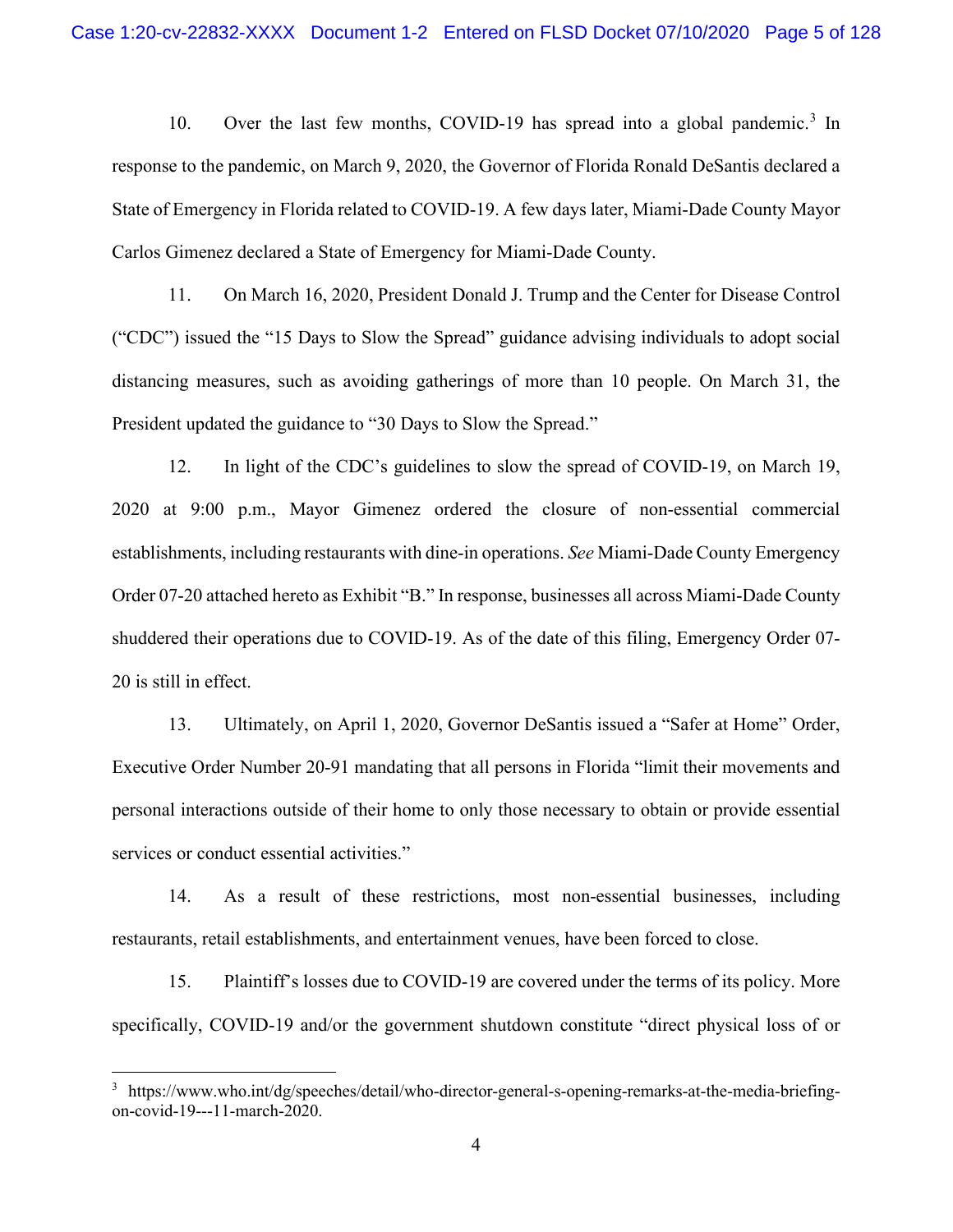damage to the property at the premises." Accordingly, on March 25, 2020, Plaintiff, a Miami restaurant with dine-in operations, submitted a Sworn Statement in Proof of Loss, attached hereto as Exhibit "C." In response, Defendants' Claims Adjuster contacted Plaintiff expressly reserving all rights and requesting significant information and documentation. Plaintiff subsequently provided written responses.

16. On March 30, 2020, Plaintiff contacted Defendants to inquire as to whether Defendants are providing coverage under their policy based on the civil action requiring Plaintiff to shut down. Defendants' Claims Adjuster notified Plaintiff that Defendants are "still reviewing coverage." Plaintiff has repeatedly requested that Defendants provide clarity as to whether its claim is covered under the policy. On April 10, 2020, Defendants' Claims Adjuster advised Plaintiff that it is "still reviewing" the claim.

17. At this point, Defendants have neither denied Plaintiff's claim, nor committed to providing coverage to Plaintiff, further imperiling Plaintiff.

18. Upon information and belief, Defendants have refused to provide coverage or at least provide appropriate and timely response to its policyholders due to civil actions taken in light of the novel Coronavirus pandemic.

## **III. CLASS REPRESENTATION ALLEGATIONS**

19. Plaintiff brings this action pursuant to Rule 1.220(b)(2) of the Florida Rules of Civil Procedure on its own behalf and on behalf of all entities that do business in Florida: (1) having commercial property insurance policies issued by Defendants including business interruption and extra expense coverage that does not exclude coverage for pandemics; and (2) which have suffered losses due to measures put in place by civil authorities to stop the spread of COVID-19.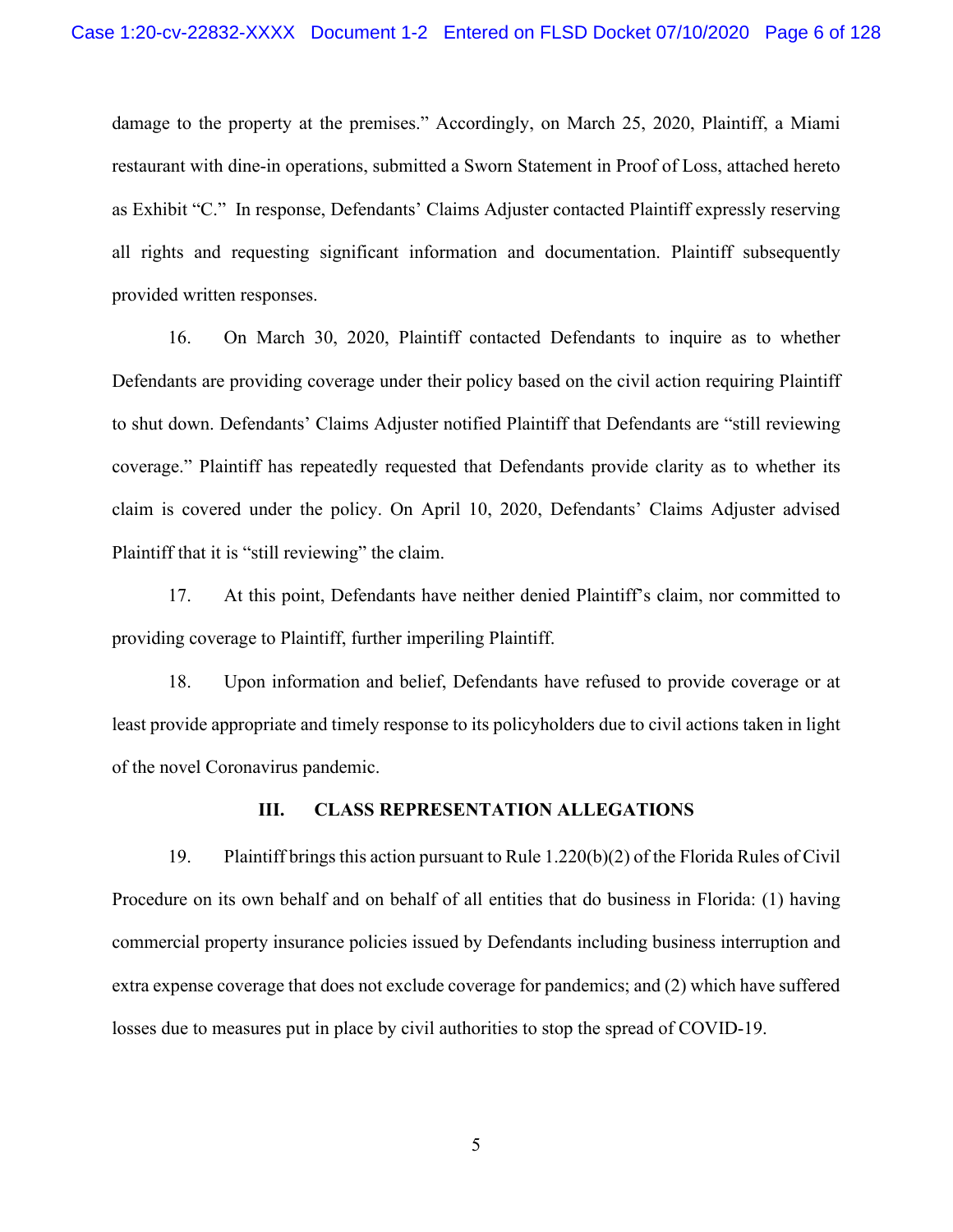20. Excluded from the Class are Defendants, their affiliates, their subsidiaries, and any officers, employees, attorneys, agents, legal representatives, heirs, successors and assigns.

21. Upon information and belief, Defendants sell this type of insurance to thousands of businesses across Florida making joinder of all Class members impracticable.

22. There are questions of law and fact that are common to the Plaintiff and the Class, including, but not limited to:

- a. Whether there is a bona fide dispute between the Parties as to the Parties' rights and obligations under Defendant's insurance policies;
- b. Whether the Governor's March 19, 2020 Order is an act of Civil Authority;
- c. Whether Plaintiff and the Class suffered business income losses; and
- d. Whether the losses experienced by Plaintiff and the Class are covered losses under their insurance policies.

23. Plaintiff's claims are typical of the claims of the Class Members. The practice alleged herein was a standardized, uniform practice employed by Defendant wherein it refused to provide coverage to the insureds.

24. Plaintiff and counsel will fairly and adequately protect and represent the interest of each member of the Class. Plaintiff is committed to the vigorous prosecution of this Action and has retained competent counsel experienced in prosecuting class actions. The interests of Plaintiff are consistent with and not antagonistic to those of the other Class Members.

25. Pursuant to Rule 1.220(b)(2), Defendants have acted or refused to act on grounds generally applicable to all members of the class, thereby making declaratory relief concerning the class as a whole appropriate.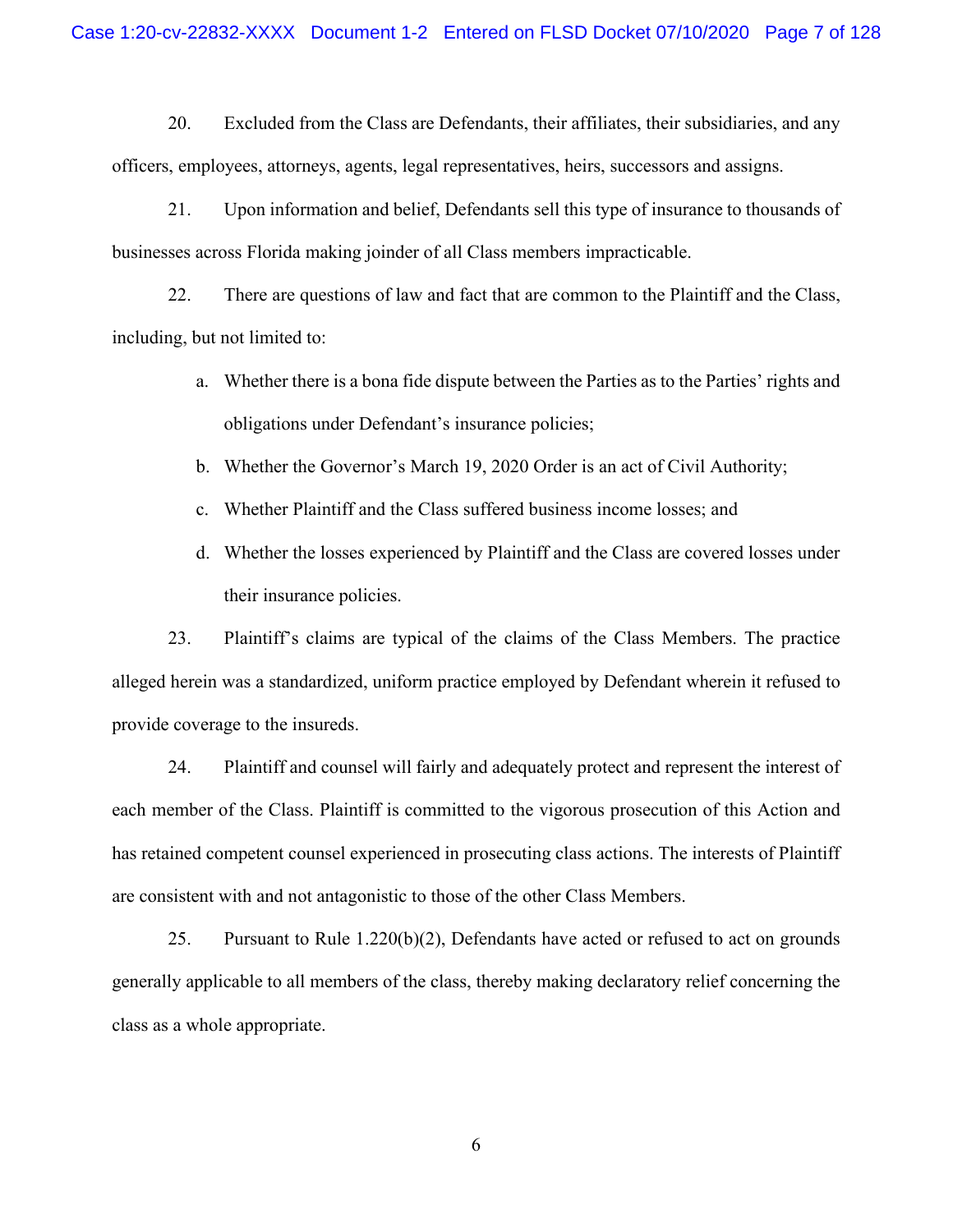#### **IV. CAUSES OF ACTION**

# **COUNT I DECLARATORY RELIEF**

26. Plaintiff incorporates the allegations in paragraphs 1 through 25 as though fully set forth herein.

27. Under Fla. Stat. § 86.011, et seq., the court may render declaratory judgments on the existence or nonexistence of any "immunity, power, privilege, or right," or "[o]f any fact upon which the existence or nonexistence of such immunity, power, privilege, or right does or may depend, whether such immunity, power, privilege, or right now exists or will arise in the future."

28. There is a bona fide, actual, present practical need for the declaration. Plaintiff and the Class's businesses are currently non-operational, and their ability to survive this pandemic depends on their ability to obtain insurance coverage for their losses.

29. Accordingly, Plaintiff and the Class seek a Declaratory Judgment on whether the Governor's March 19, 2020 Civil Authority Order and the restrictions set forth therein is a covered loss under the policies issued by Defendants.

30. Further, all antagonistic and adverse interests are before the court, and the relief sought is not merely the giving of legal advice by the courts or the answers to questions propounded from sheer curiosity.

#### **PRAYER FOR RELIEF**

**WHEREFORE**, Plaintiff, individually and on behalf of all others similarly situated, requests that the Court:

1. Certify the proposed Class, designate Plaintiff as the named representative of the Class, and designate undersigned counsel as Class Counsel;